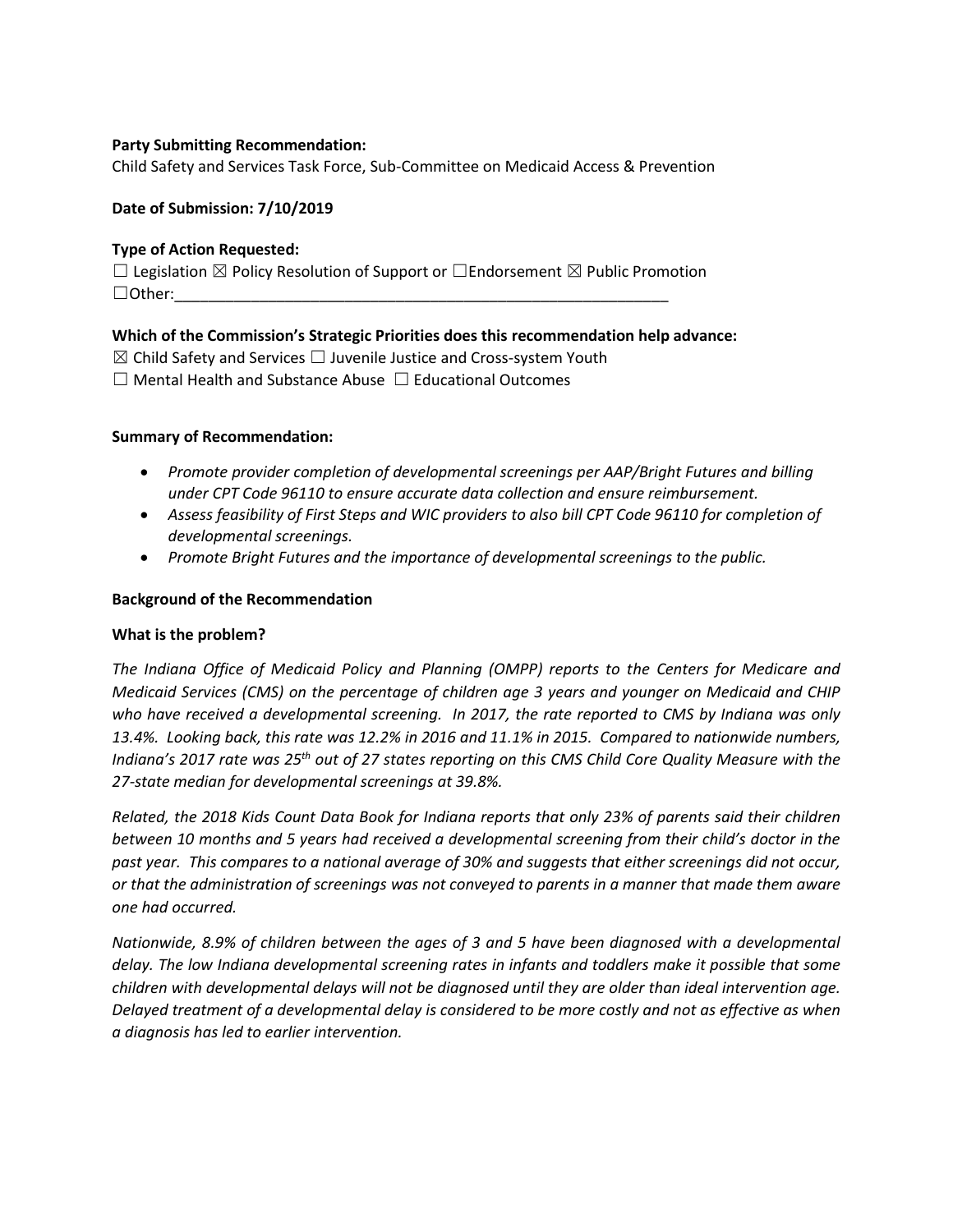#### **What is the current response to the problem by the State of Indiana?**

*As a result of the work of this subcommittee, OMPP asked its managed care entities to ensure it would reimburse providers for developmental screenings as its own service, rather than bundle them with other services as providers may have perceived that they were not being paid for the screenings.*

*OMPP recognizes the BrightFutures® periodicity schedule established by the American Academy of Pediatrics for well-child visits as setting the standard of care for children's care, and this schedule recommends that developmental screenings be done at the 9-month, 18-month, and 30-month visits. OMPP reimburses for using any recognized standard screening tool a provider chooses to use at each of these points. A screening tool assesses the child for potential delays in physical, social and behavioral development by asking standardized questions based on the child's age.*

*The State's Child Core Quality measure for number of well child visits for children 2017:* 

- *69.7% of our children went to 6 or more well-child visits in their first 15 months of life.*
- *82.8% went to at least 5 well child visits in their first 15 months of life.*

*Additionally, Indiana's annual Early and Periodic Screening, Diagnostic and Treatment (EPSDT) report to CMS shows 79% of 1 and 2-year-olds went to at least one well child visit. These numbers, in comparison to the low developmental screening rates reported, suggest either that developmental screenings are not being completed or that screenings are being completed but not billed for on the claims.* 

*Several state agencies including the Office of Medicaid Policy and Planning, Division of Disability and Rehabilitative Services (which houses First Steps), the State Department of Health, and the Department of Children's Services are coordinating efforts on a project called Help Me Grow. This project assists parents and providers in communities identify vulnerable children through developmental screenings and link families to community-based services while empowering families to support their children's healthy development. Help Me Grow Indiana is recommending providers use the Ages and Stages Questionnaire (ASQ) 3 as the standardized screening tool.*

*Any child identified with a delay through a developmental screening will receive a referral to First Steps for appropriate early intervention services. First Steps services dramatically improve the chances that a child's overall development will reach an age appropriate trajectory, making it imperative that screenings leading to a First Steps referral occur early in that child's development.*

### **What is the recommender proposing, and how will it help solve the problem?**

*The taskforce is asking the Commission to help publicly promote adherence to the BrightFutures® schedule for doing regular periodic developmental screenings for children at 9-months, 18-months, and 30-months. The Indiana chapter of the American Academy of Pediatrics will be publishing educational materials for its members and informing them that they can bill for developmental screenings with CPT Code 96110. Additionally, the Office of Medicaid Policy and Planning is publishing a provider bulletin, which will do the same. We also recommend education of the general public so that parents and guardians can advocate for appropriate developmental screenings and be actively involved when a screening occurs.*

*The above recommendation could result in more children being identified with a developmental delay as early as possible and for referral to First Steps in a more timely manner. It was also noted that First Steps*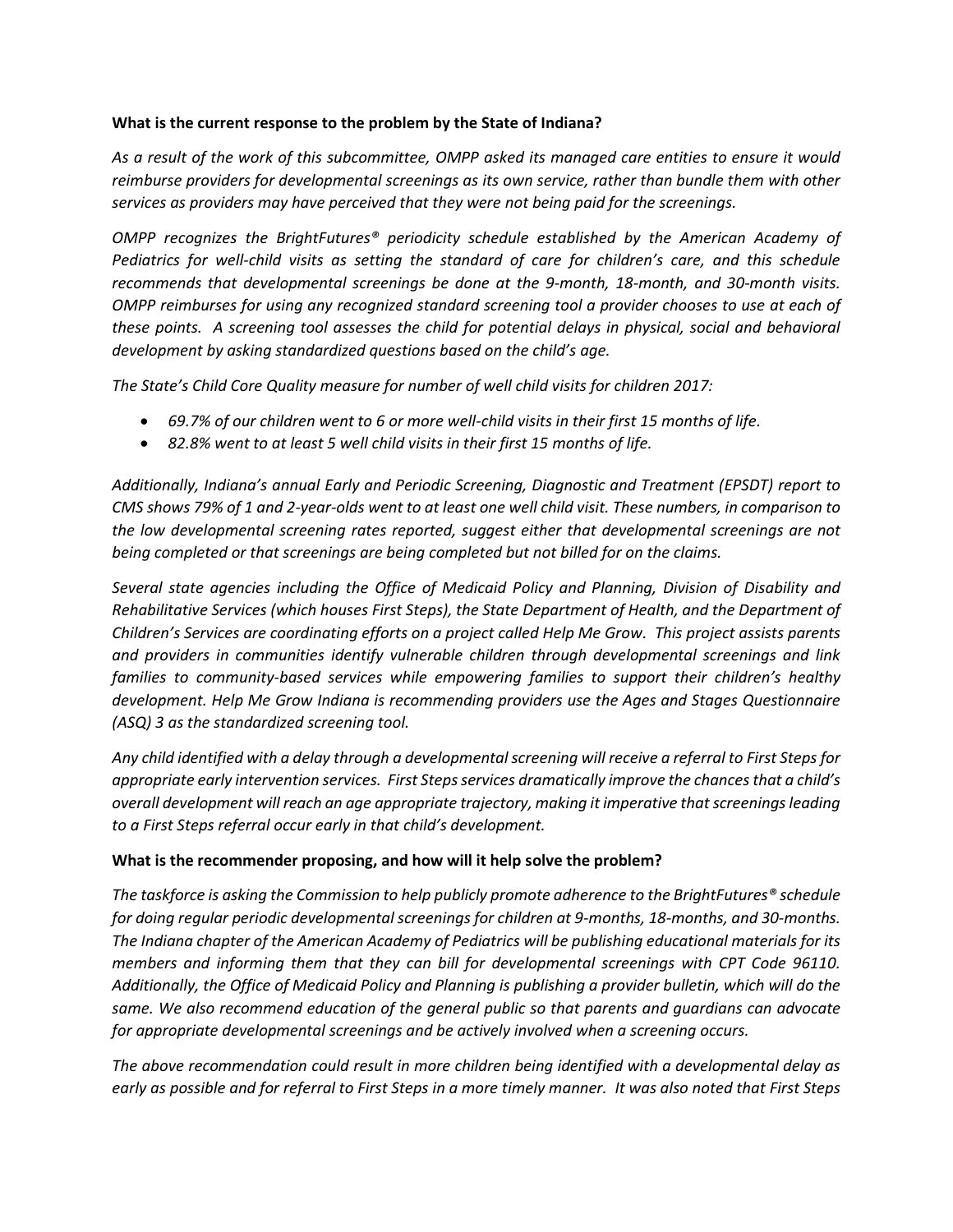*and WIC regularly complete developmental screenings. First Steps alone received roughly 7450 referrals in SFY19 from DCS for children not already enrolled in First Steps who had a substantiated abuse or neglect case. Currently First Steps reaches out to these families via phone or mailing in an attempt to screen or evaluate them for developmental delay or disability. It is therefore recommended that OMPP assess the feasibility of allowing First Steps and WIC providers access to billing under CPT Code 96110. Expanding access to CPT Code 96110 would allow for a more uniform reporting of actual developmental screenings completed, as well as ensure that those providers are properly reimbursed.*

### **What data, research or other information did the recommender consult to formulate this proposal?**

*The subcommittee reviewed Indiana's performance on the Developmental Screening measure over three years, which showed 11.1%, 12.2%, and 13.4% of children between 9 months and 3 years on Indiana Medicaid and CHIP received a developmental screening. It also reviewed how the measure gets reported, which is based on whether providers specifically bill CPT Code 96110 for the screening or not. Based on available data, it is possible some providers are doing screenings during well child visits but not including the CPT Code 96110 on the claim. It is also possible some providers are simply not completing developmental screenings, although that seems unlikely as it is considered a core function of providers working with young children.*

*The 27-state median for the developmental screenings is 39.8%. The OMPP talked to 3 other states, Texas who has a 45.2% screening rate, Illinois who has a 55.1% screening rate, and Massachusetts who has a 77.5% screening rate. Like Indiana, all those states contract with managed care entities. Illinois allows providers to use any recognized screening tool like Indiana, whereas Texas and Massachusetts limit providers to a select list of screening tools. Like Indiana these states believe some providers are doing the screenings, because it is seen as the standard of care for children at certain ages, but they are not submitting the code on claims for reimbursement.*

## **If a legislative request, cite the current relevant code and specify what change is being recommended.**

*N/A*

## **If a policy request, cite the current relevant policy and specify what change is being recommended.**

*The feasibility of expanding CPT Code 96110 utilization to First Steps providers and/or WIC offices is recommended. This would provide additional points of screening under CPT Code 96110 and better capture the statewide rate of developmental screening completion. Consultation with OMPP on the assessment of potential expenditures and feasibility within the current budget of OMPP will be the initial stage of this consideration.*

# **If the recommendation involves an endorsement or public promotion of a specific initiative or statement, attach the document of which you are seeking the Commission's support/endorsement/promotion.**

*Existing materials from the BrightFutures® and "Help Me Grow® initiatives will be assessed to be utilized as appropriate; examples from each initiative are attached. The Communications Committee of the Commission for Improving the Status of Children will work with OMPP, Bright Futures/APP and Help Me Grow to select appropriate materials for a coordinated campaign. Materials assisting providers in emphasizing the importance, occurrence and components of developmental screenings at well child visits*